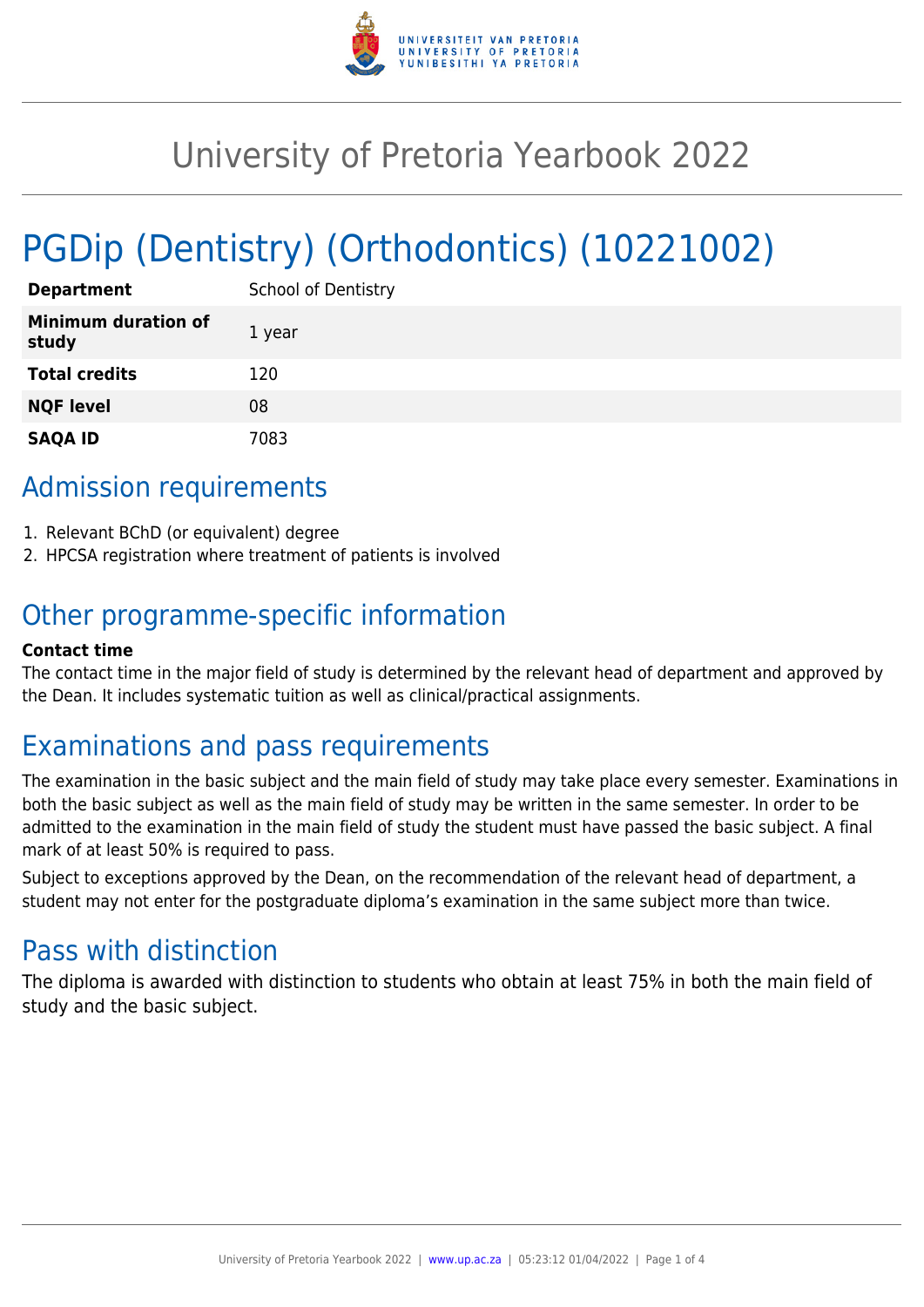

# Curriculum: Final year

**Minimum credits: 120**

## **Core modules**

## **Orthodontics 702 (ORD 702)**

| <b>Module credits</b>         | 100.00                         |
|-------------------------------|--------------------------------|
| <b>NQF Level</b>              | 08                             |
| <b>Language of tuition</b>    | Module is presented in English |
| <b>Department</b>             | <b>Orthodontics</b>            |
| <b>Period of presentation</b> | Year                           |

## **Elective modules**

### **Anatomy 710 (ANA 710)**

| <b>Module credits</b>         | 20.00                          |
|-------------------------------|--------------------------------|
| <b>NQF Level</b>              | 08                             |
| <b>Prerequisites</b>          | No prerequisites.              |
| <b>Language of tuition</b>    | Module is presented in English |
| <b>Department</b>             | Anatomy                        |
| <b>Period of presentation</b> | Semester 1                     |

# **Anatomy and principles of surgery 700 (CBA 700)**

| <b>Module credits</b>         | 20.00                           |
|-------------------------------|---------------------------------|
| <b>NQF Level</b>              | 08                              |
| <b>Language of tuition</b>    | Module is presented in English  |
| <b>Department</b>             | Maxillo Facial and Oral Surgery |
| <b>Period of presentation</b> | Semester 1                      |

#### **Physiology 714 (FSG 714)**

| <b>Module credits</b>         | 20.00                          |
|-------------------------------|--------------------------------|
| <b>NQF Level</b>              | 08                             |
| <b>Language of tuition</b>    | Module is presented in English |
| <b>Department</b>             | Physiology                     |
| <b>Period of presentation</b> | Year                           |

## **Applied oral biology 700 (MDB 700)**

**Module credits** 20.00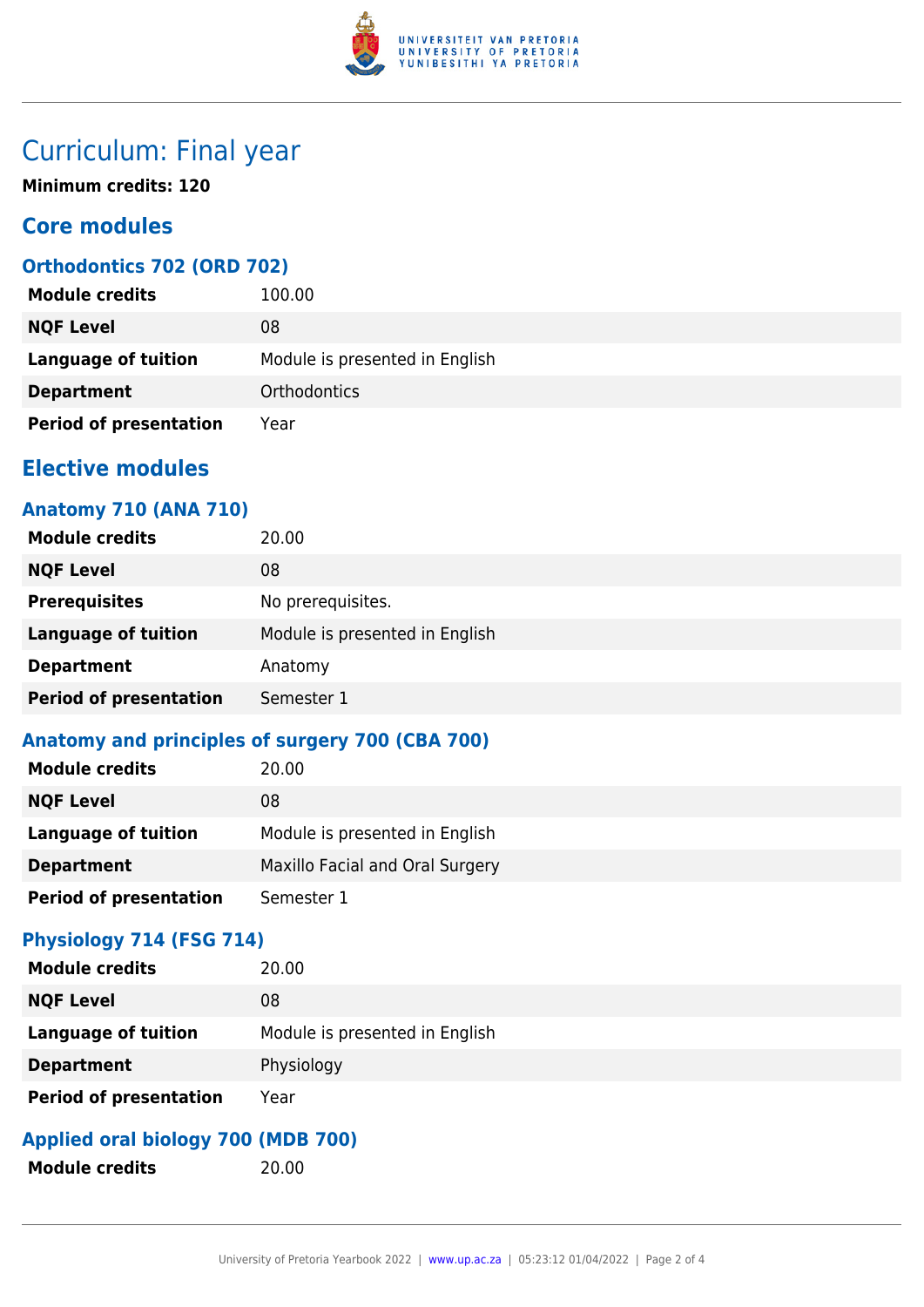

| <b>NQF Level</b>              | 08                              |
|-------------------------------|---------------------------------|
| <b>Language of tuition</b>    | Module is presented in English  |
| <b>Department</b>             | Oral Pathology and Oral Biology |
| <b>Period of presentation</b> | Semester 1                      |

### **Introductory radiography 702 (RAD 702)**

| <b>Module credits</b>         | 20.00                                      |
|-------------------------------|--------------------------------------------|
| <b>NQF Level</b>              | 08                                         |
| Language of tuition           | Separate classes for Afrikaans and English |
| <b>Department</b>             | Oral Pathology and Oral Biology            |
| <b>Period of presentation</b> | Semester 1                                 |

## **Ethics and jurisprudence 700 (RLE 700)**

| <b>Module credits</b>         | 30.00                                     |
|-------------------------------|-------------------------------------------|
| <b>NQF Level</b>              | 08                                        |
| <b>Prerequisites</b>          | A minimum of one year practice experience |
| Language of tuition           | Module is presented in English            |
| <b>Department</b>             | Dental Management Sciences                |
| <b>Period of presentation</b> | Semester 1                                |

#### **Module content**

To be a good healthcare practitioner requires a life-long commitment to sound professional and ethical practices and an overriding dedication to the interests of fellow human beings and society. The term "profession" means "a dedication, promise or commitment publicly made". Practice as a healthcare professional is based on a relationship of mutual trust between patients and healthcare practitioners. In the course of their professional work healthcare practitioners are required to subscribe to certain rules of conduct. To this end the Health Professionals Council of South Africa (HPCSA) has formulated a set of rules regarding professional conduct against which complaints of professional misconduct will be evaluated. These rules are presented in the basic subject, Ethics and jurisprudence.

#### **Dental materials 702 (THM 702)**

| <b>Module credits</b>         | 20.00                          |
|-------------------------------|--------------------------------|
| <b>NQF Level</b>              | 08                             |
| <b>Language of tuition</b>    | Module is presented in English |
| <b>Department</b>             | Odontology                     |
| <b>Period of presentation</b> | Semester 1                     |

The regulations and rules for the degrees published here are subject to change and may be amended after the publication of